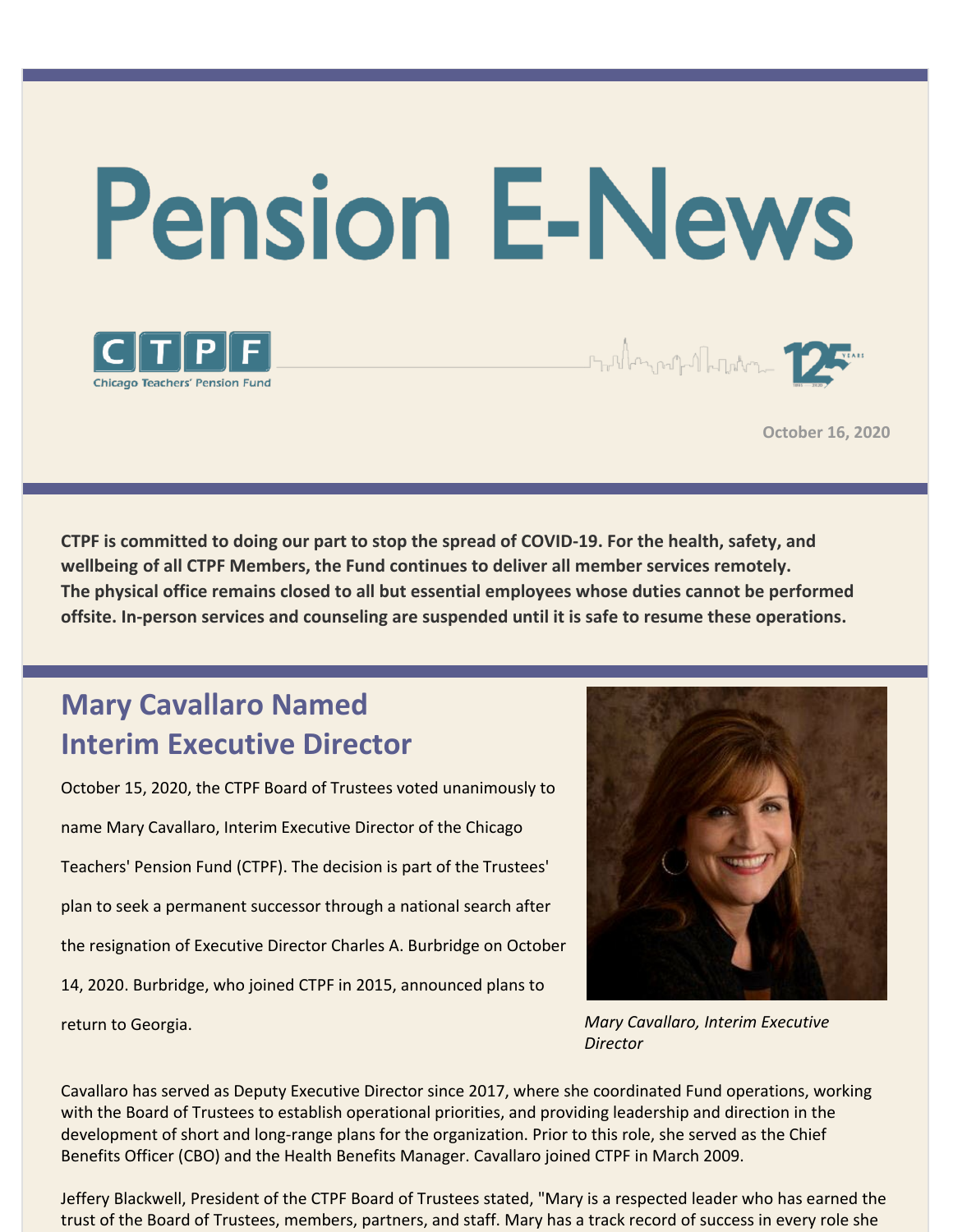has filled at the Fund. We are confident that her leadership skills, institutional knowledge, operational expertise, and collaborative style will serve the Fund well as we begin the search for a permanent Executive Director."

"I am grateful for the opportunity to support CTPF during this time of transition, and to work in collaboration with the trustees, staff, members, and partners to continue our work during this transition," stated Cavallaro. "I remain committed to ensuring financial stability, operational efficiencies, and seamless service to members. I appreciate CTPF's role as a diverse organization that takes great pride in providing, protecting, and enhancing the present and future economic wellbeing of our members."

Cavallaro's accomplishments were recognized by Crain's Chicago Business last spring when they named her a *2020 Notable Woman Executive Over 50.*

## **Health Insurance Open Enrollment**

The 2021 Open Enrollment Period for health insurance is now open and ends October 31, 2020. During this period, annuitants can enroll, add a dependent, or change a health insurance plan or carrier. Changes made during Open Enrollment become effective January 1, 2021. All health plans offered in 2020 will be offered in 2021. Members currently enrolled in CTPF plans **DO NOT** need to take any action to stay enrolled.

#### Click here to view a [summary](https://www.ctpf.org/sites/main/files/file-attachments/open_enrollment_updates___summary_1page_mailer_vk4_final.pdf) of 2021 plans.

#### **2021 Health Insurance Premium Subsidy Increased to 60%**

The 2021 CTPF health insurance premium subsidy will increase to 60% (certain limitations may apply), effective January 1, 2021. The subsidy is set annually and has been at 50% since 2015.

#### **Education Programs**

CTPF offered webinars during Open Enrollment Education week and plan vendors offered presentations with question and answer sessions. Find recordings and presentation materials on the Open [Enrollment](https://www.ctpf.org/open-enrollment) page.

#### **Additional Information**

Find additional 2021 Health Insurance [information](https://www.ctpf.org/open-enrollment) here.

### **2020 Teacher Trustee Election Updates**

November 2-6, 2020, CTPF will hold an election for two Teacher Trustees who will serve three-year terms from November 2020 - November 2023.

#### **Candidates Certified**

Four members have been certified as candidates for the 2020 Chicago Teachers' Pension Fund Teacher Trustee Election (in random order).

- Catherine [Cunningham-Yee](https://www.ctpf.org/post/catherine-cunningham-yee)
- Philip [Weiss](https://www.ctpf.org/post/philip-weiss)
- Tina [Padilla](https://www.ctpf.org/post/tina-padilla)
- Mary [Esposito-Usterbowski](https://www.ctpf.org/post/mary-esposito-usterbowski)

### **Voting Credential Distribution by Mail**

Voting credentials will be distributed by mail to teachers' home addresses and by email. Credentials will be mailed on October 23, 2020. The voting site will open at 8:00 a.m. on November 2, 2020, and closes at 5:00 p.m., (CT), on November 6, 2020.

#### **More Information**

Visit CTPF's [Election](https://www.ctpf.org/sites/main/files/file-attachments/amended_election_policy_8.21.20_djh.pdf) Central for additional information. Find the 2020 Election policy here.



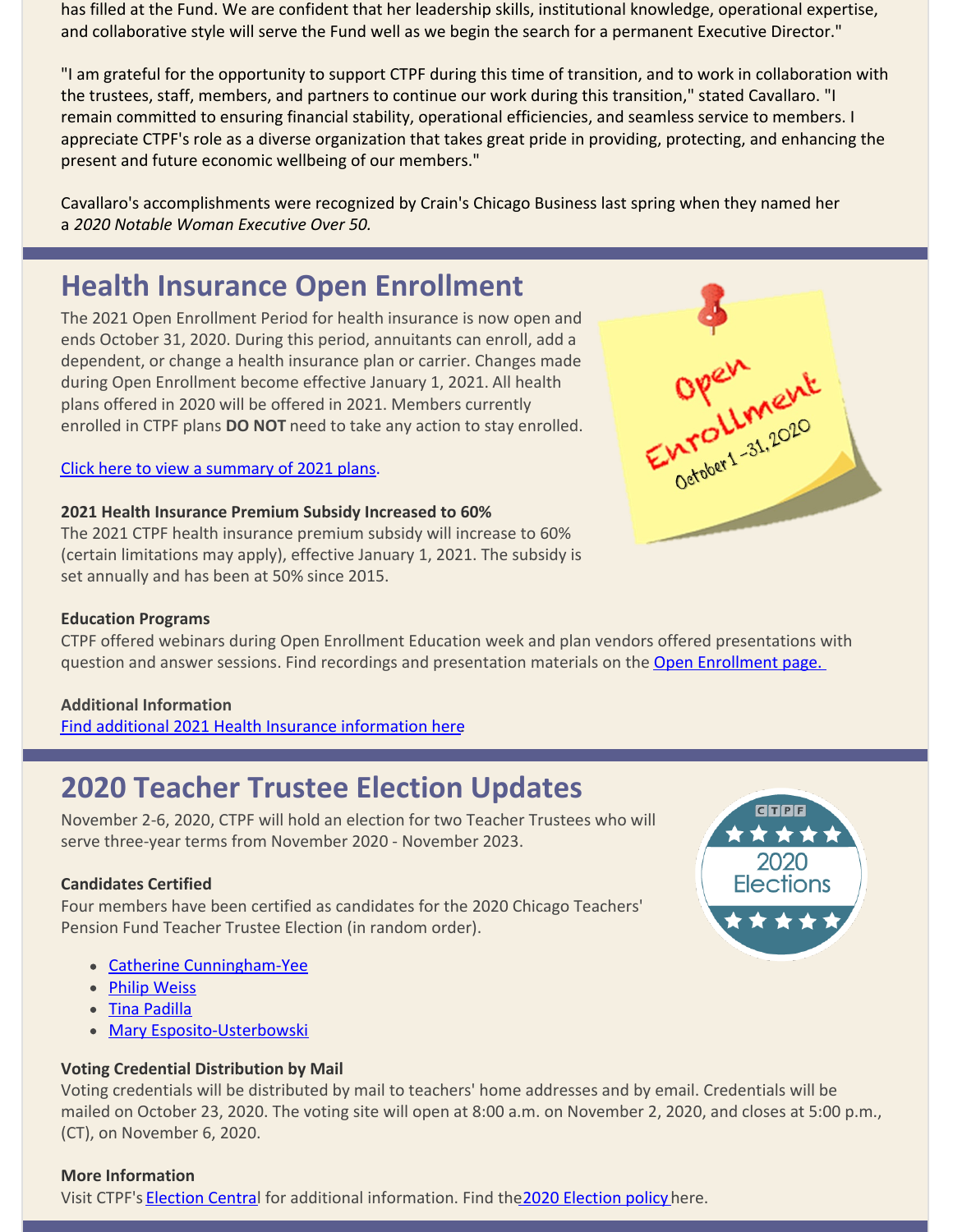# **CTPF COVID-19 Information & Resources**

CTPF has created our COVID-19 Response website[ctpf.org/covid-19](http://ctpf.org/covid-19). This website link provides you with CTPF up-

to-date information on the Fund's operations during the pandemic.

| <b>Leave a Voicemail or Email Member Services</b><br>Member Services staff is answering questions and providing phone and video<br>counseling. Call 312.641.4464, or email Memberservices@ctpf.org for assistance.<br>Calls will be forwarded to voicemail. Leave a message clearly stating your name,<br>phone number, and the nature of your inquiry. Your call will be returned as soon<br>as possible. |
|------------------------------------------------------------------------------------------------------------------------------------------------------------------------------------------------------------------------------------------------------------------------------------------------------------------------------------------------------------------------------------------------------------|
| <b>Submit Documents Electronically</b><br>During the pandemic, CTPF staff does not have immediate access to incoming<br>mail, and U.S. Mail processing may be delayed. The best way to send benefit<br>applications and documents to CTPF is by fax 312.641.7185 or email an<br>attachment (.pdf or .jpg) to <i>imaging@ ctpf.org.</i>                                                                     |
| <b>Help with Scanning</b><br>Need to scan a document to email to CTPF but you don't have a scanner? A<br>printer or smartphone scanning app or smartphone camera can help you get the<br>job done. Click here for more information on scanning.                                                                                                                                                            |
| <b>Remote Notary Available</b><br>CTPF now offers remote notarization for CTPF documents. Members who would<br>like to use remote notary services should call 312.641.4464 (leave a message and<br>your call will be returned), or email Memberservices@ctpf.org, and request a<br>video conference for notarization. Find more information here.                                                          |
| <b>CTPF Annuitant Health Plan Information</b><br>CTPF annuitant health insurance plans offer coverage for COVID-19 diagnosis and<br>treatment, and some have added additional telehealth and mental health<br>benefits. Find more information here, call the number on the back of your health<br>insurance card, or visit your carrier's website for specific benefit information.                        |



All current meeting dates, office information, and upcoming event information can be found on the CTPF Calendar at [ctpf.org/calendar](http://www.ctpf.org/calendar).